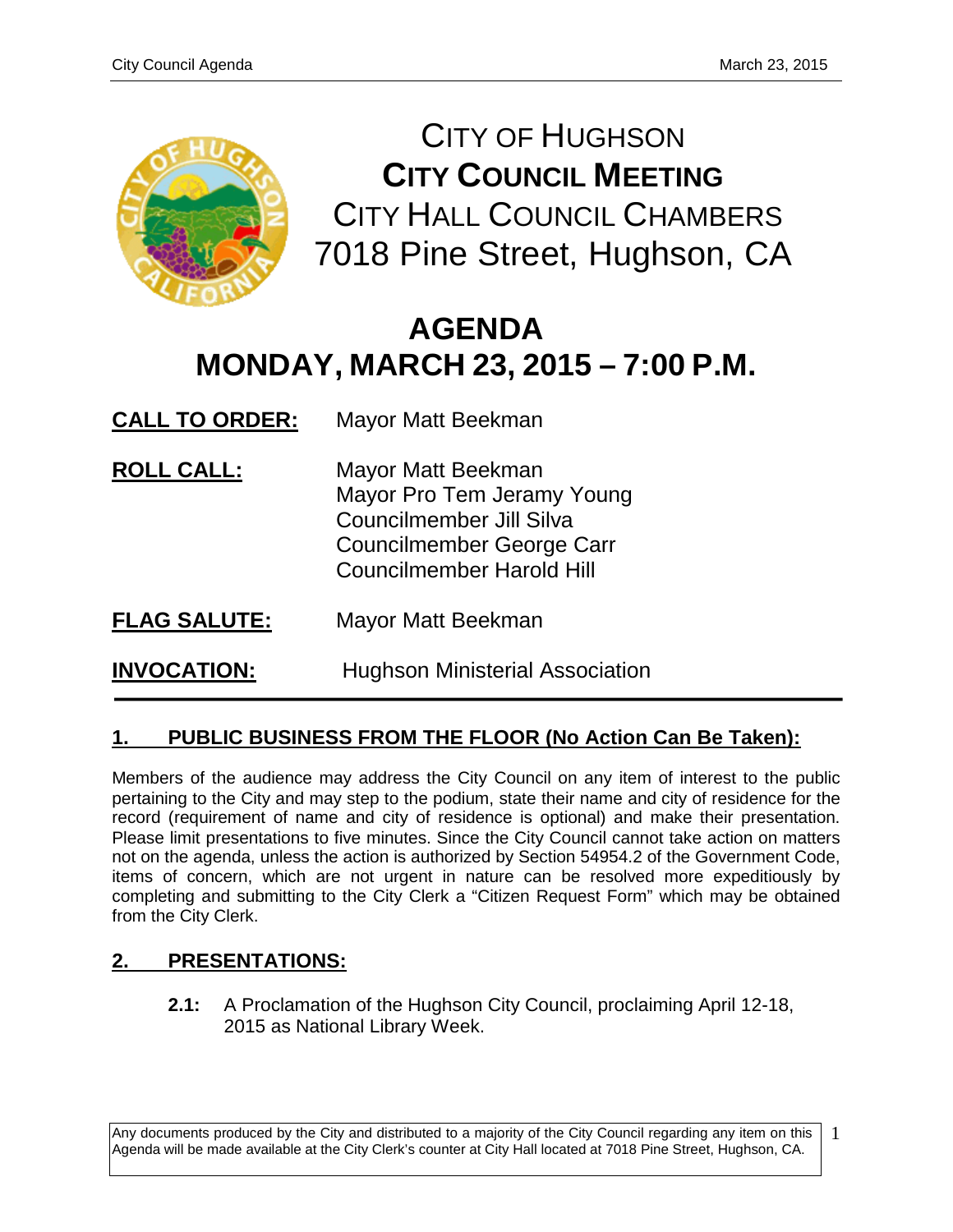#### **3. CONSENT CALENDAR:**

**All items listed on the Consent Calendar are to be acted upon by a single action of the City Council unless otherwise requested by an individual Councilmember for special consideration. Otherwise, the recommendation of staff will be accepted and acted upon by roll call vote.**

- **3.1:** Approve the Minutes of the Regular Meeting of March 9, 2015.
- **3.2:** Approve the Warrants Register.
- **3.3:** Review and Approve the City of Hughson Treasurer's Report: Investment Portfolio Report for January 2015.
- **3.4:** Approve a Fee Waiver for Hughson Youth Baseball/Softball (HYBS) pertaining to the Use of Rolland Starn Park/Keith Crabtree Field for the 2015 Regular Season and find that said Fee Waiver is for a Public Purpose and Necessity since HYBS will be Providing Improvements to the Field Equal or Greater than the Fee Being Waived.
- **3.5:** Accept the 2014 Annual General Plan Report and the 2014 Annual Housing Element Progress Report.
- **3.6:** Review and Approve Staff's Draft Update to the Land Use Category of the City of Hughson 2015 Goals and Objectives Document.

#### **ADJOURN TO THE CITY OF HUGHSON SUCCESSOR AGENCY TO THE HUGHSON REDEVELOPMENT AGENCY MEETING**

#### **RECONVENE TO THE CITY OF HUGHSON CITY COUNCIL MEETING**

#### **4. UNFINISHED BUSINESS:**

**4.1:** Discuss and Consider Direction on the City Owned Property Located on Leedom Road Near the Waste Water Treatment Facility.

#### **5. PUBLIC HEARING TO CONSIDER THE FOLLOWING: NONE.**

#### **6. NEW BUSINESS:**

- **6.1:** Review and Discuss LAFCO's Proposed Amendment to Their Agricultural Mitigation Policy Pertaining to In Lieu Fees.
- **6.2:** Approve the Regional Solid Waste Disposal Plan Memorandum of Understanding between the City of Hughson and Stanislaus County inclusive of any final edits by the City Attorney and Authorize the Mayor to execute the Regional Solid Waste Disposal Plan Memorandum of Understanding between the City of Hughson and Stanislaus County.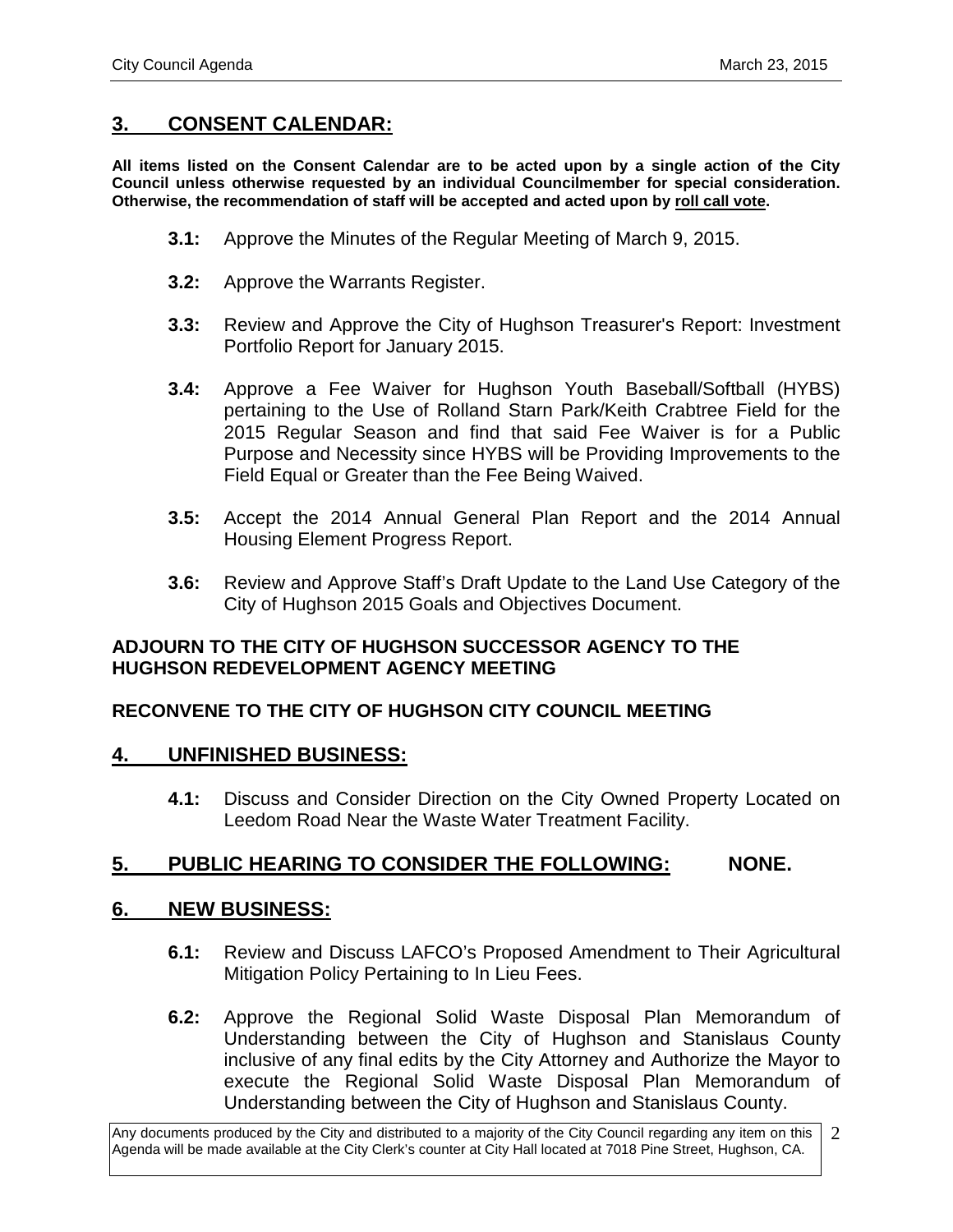#### **7. CORRESPONDENCE:**

- **7.1:** Update of the Hatch Road and Santa Fe Avenue Signal Project.
- **7.2:** Planning Commission Agenda from March 17, 2015.
- **7.3:** Economic Development Committee Agenda for March 23, 2015.

#### **8. COMMENTS:**

**8.1:** Staff Reports and Comments: (Information Only – No Action)

**City Manager:** 

**City Clerk:**

**Community Development Director:**

**Director of Finance:**

**Police Services:**

**City Attorney:**

- **8.2:** Council Comments: (Information Only No Action)
- **8.3:** Mayor's Comments: (Information Only No Action)

### **9. CLOSED SESSION TO DISCUSS THE FOLLOWING: NONE.**

## **10. REPORT FROM CLOSED SESSION: NONE.**

## **ADJOURNMENT:**

#### **WAIVER WARNING**

If you challenge a decision/direction of the City Council in court, you may be limited to raising only those issues you or someone else raised at a public hearing(s) described in this Agenda, or in written correspondence delivered to the City of Hughson at or prior to, the public hearing(s).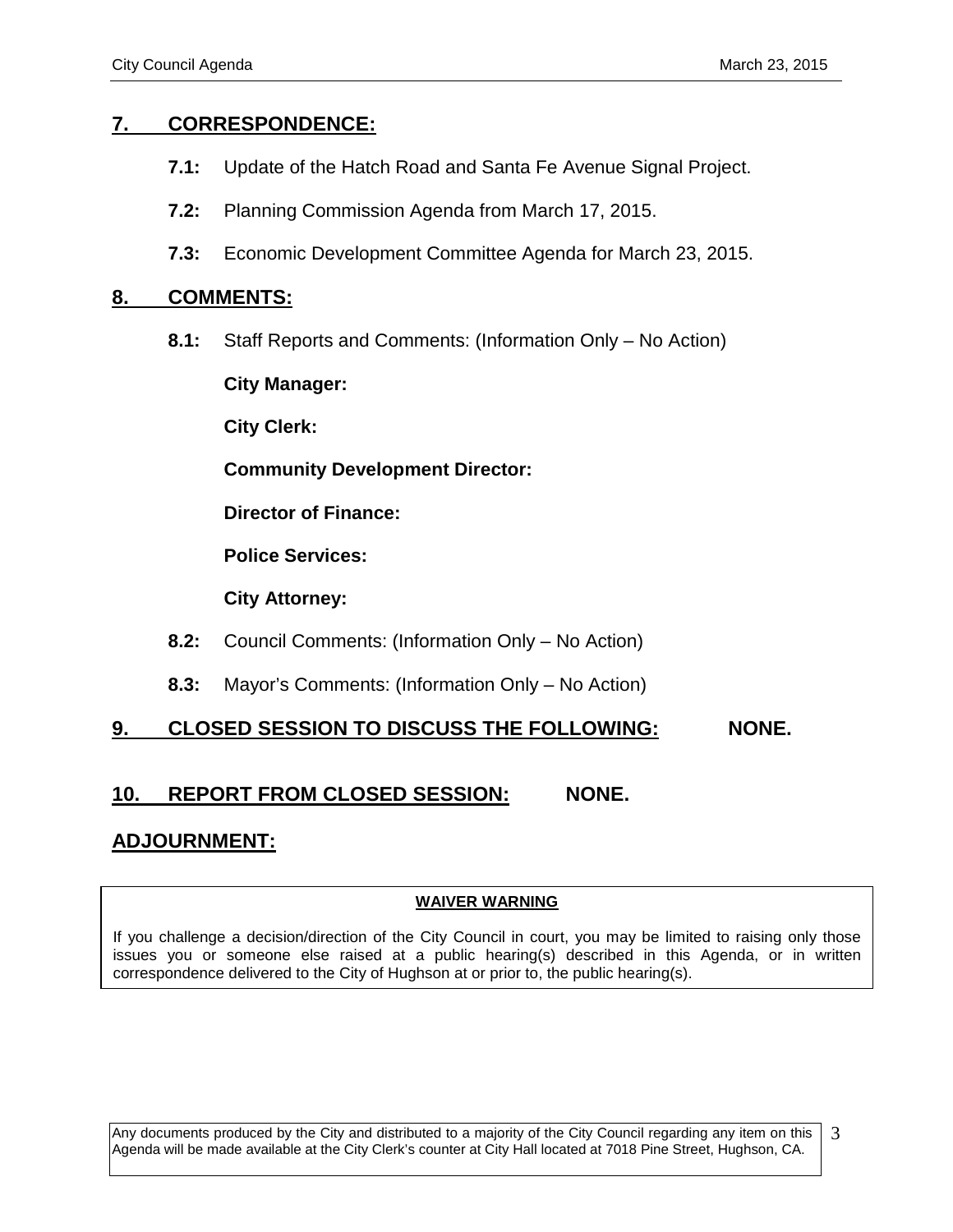## **UPCOMING EVENTS:**

| March 25 | Oversight Board to the RDA Special Meeting, City Hall Chambers, 5:30 P.M.<br>п                                                                  |
|----------|-------------------------------------------------------------------------------------------------------------------------------------------------|
| April 5  | Easter Sunday - Holiday<br>п                                                                                                                    |
| April 13 | City Council Meeting, City Hall Chambers, 7:00 P.M.<br>٠                                                                                        |
| April 14 | Parks and Recreation Commission Meeting, City Hall Chambers, 6:00 P.M.<br>٠                                                                     |
| April 18 | LOVE Hughson Event - visit www.lovehughson.org - Breakfast and Rally @<br>$\blacksquare$<br>Senior Community Center, 2307 4th Street, 7:00 A.M. |
| April 21 | Planning Commission Meeting, City Hall Chambers, 6:00 P.M.<br>п                                                                                 |
| April 27 | City Council Meeting, City Hall Chambers, 7:00 P.M.<br>$\blacksquare$                                                                           |

#### **RULES FOR ADDRESSING CITY COUNCIL**

Members of the audience who wish to address the City Council are requested to complete one of the forms located on the table at the entrance of the Council Chambers and submit it to the City Clerk. **Filling out the card is voluntary.**

#### **AFFIDAVIT OF POSTING**

| <b>DATE:</b> | March 19, 2015         | TIME:  | 6:00 <sub>pm</sub> |  |
|--------------|------------------------|--------|--------------------|--|
| <b>NAME:</b> | Dominique Spinale Romo | TITLE: | <b>City Clerk</b>  |  |

#### **AMERICANS WITH DISABILITIES ACT/CALIFORNIA BROWN ACT NOTIFICATION FOR THE CITY OF HUGHSON**

This Agenda shall be made available upon request in alternative formats to persons with a disability; as required by the Americans with Disabilities Act of 1990 (42 U.S.C. Section 12132) and the Ralph M. Brown Act (California Government Code Section 54954.2).

**Disabled or Special needs Accommodation**: In compliance with the Americans with Disabilities Act, persons requesting a disability related modification or accommodation in order to participate in the meeting and/or if you need assistance to attend or participate in a City Council meeting, please contact the City Clerk's office at (209) 883-4054. Notification at least 48-hours prior to the meeting will assist the City Clerk in assuring that reasonable accommodations are made to provide accessibility to the meeting.

#### **Notice Regarding Non-English Speakers:**

Pursuant to California Constitution Article III, Section IV, establishing English as the official language for the State of California, and in accordance with California Code of Civil Procedures Section 185, which requires proceedings before any State Court to be in English, notice is hereby given that all proceedings before the City of Hughson City Council shall be in English and anyone wishing to address the Council is required to have a translator present who will take an oath to make an accurate translation from any language not English into the English language.